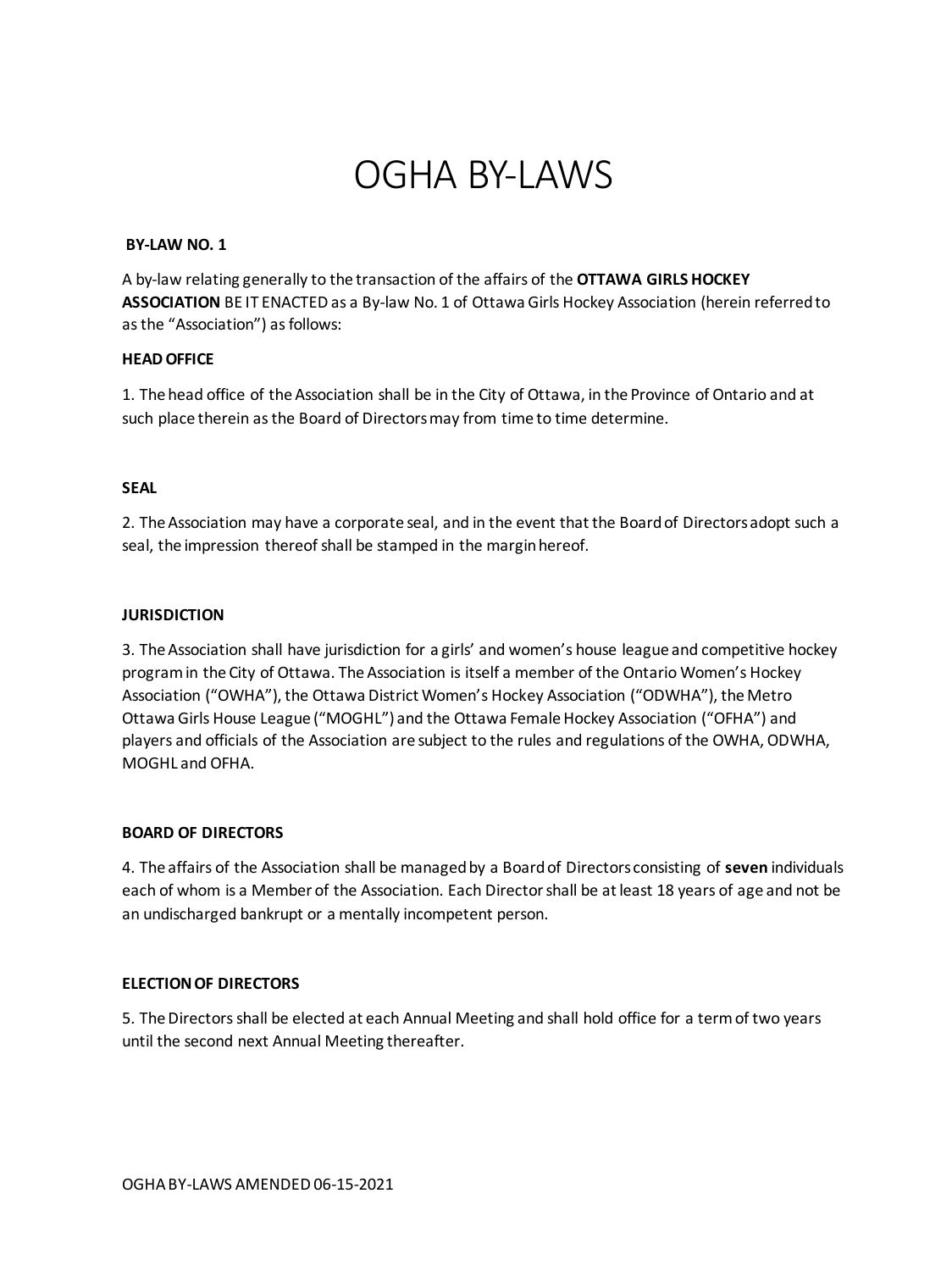#### **REMOVAL OF DIRECTORS**

6. The Members may, by a resolution passed by at least two-thirds of the votes cast at a meeting of which notice specifying the intention to pass such resolution has been given, remove any Director before the expiration of his or her term of office.

#### **DIRECTOR VACANCIES**

7. A vacancy or vacancies on the Board of Directors, however caused, may so long as a quorum of Directors remain in office, be filled by the Directors from among qualified Members. If there is not a quorum of Directors remaining in office, the remaining Directors shall forthwith call a meeting of the Members to fill the vacancy or vacancies.

#### **REMUNERATION OF DIRECTORS**

8. The Directors shall serve as such without remuneration and no Director shall directly or indirectly profit from his or her position as such; provided that a Director may be paid reasonable expenses incurred in the performance of his or her duties.

#### **VOTING, BOARD OF DIRECTORS**

9. Questions arising at any meeting of Directors shall be decided by a majority of votes. In case of equality of votes, the motion shall be deemed to be defeated. All votes at any such meeting shall be taken by ballot if so demanded by any Director present, but if no demand be made, the vote shall be taken by a show of hands. A declaration by the President that a resolution has been carried and an entry to that effect in the minutes shall be proof of the number of proportion of the votes recorded in favour or against such resolution.

#### **QUORUM AND MEETINGS OF DIRECTORS**

10. A minimum of **four**Directors shall form a quorum for the transaction of business at all meetings of the Board of Directors. Except as otherwise required by law, the Board of Directors may hold its meetings at such place or places as it may from time to time determine. No formal notice of any such meeting shall be necessary if all the Directors are present, or if those absent have signified their consent to the meeting being held in their absence. Directors' meetings may be formally called by the President, the Vice-President, the Secretary or by any two Directors. Notice of such meetings shall be delivered, telephoned or transmitted electronically to each Director not less than two days before the meeting is to take place or shall be mailed to each Director not less than three days before the meeting is to take place. The statutory declaration of the President or the Secretary that notice has been given pursuant to this By-law shall be sufficient and conclusive evidence of the giving of such notice. The Board of Directors may appoint a day or days in any month or months for regular meetings at an hour to be named and no notice of such meeting need be sent. A Directors' meeting may also be held, without notice, immediately following the Annual Meeting.

OGHA BY-LAWS AMENDED 06-15-2021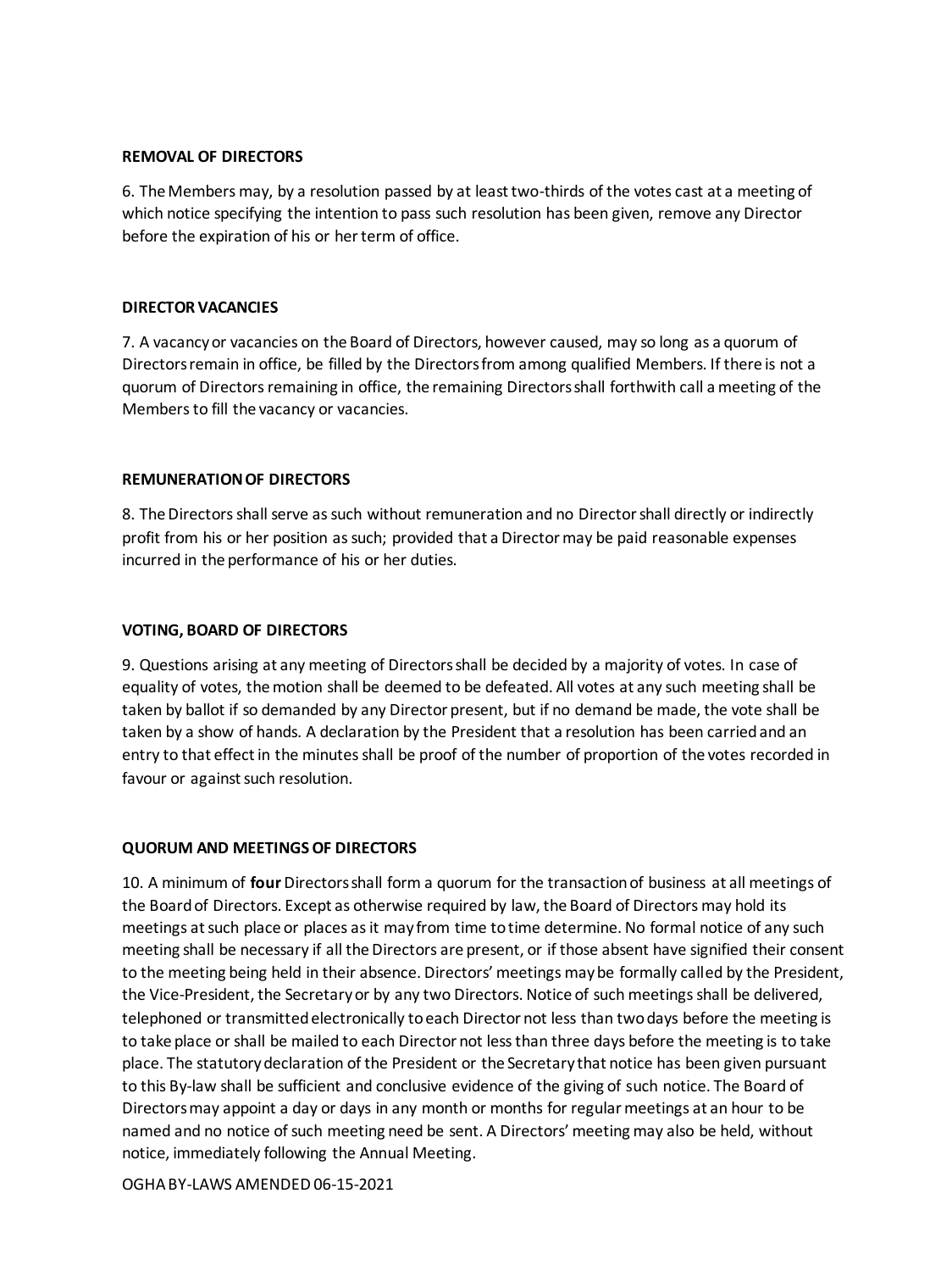## **DISCLOSURE OF CONFLICT OF INTEREST**

11. Any Director who has a proprietary interest in any motion being considered shall declare any conflict of interest and not take part in any voting and/or discussion of said motion. If said Director does not declare such conflict as aforesaid, any other Director may point out the said conflict of interest to the Board of Directors, who shall determine if said Director is or is not in a conflict of interest position and declare said Director either eligible or ineligible, as the case may be, to participate in discussions and/or voting.

## **INDEMNITIES OF DIRECTORS AND OTHERS**

12. Every Director or officer of the Association or other person who has undertaken or is about to undertake any liability on behalf of the Association and their respective heirs, executors, administrators and other personal representatives, shall from time to time and at all times, be indemnified and saved harmless out of the funds of the Association, from and against:

(a) all costs, charges and expenses whatsoever which such Director, officer, or other person sustains or incurs in or about any action, suit or proceedings which is brought, commenced or prosecuted against him, or in respect of any act, deed, matter or thing whatsoever, made, done or permitted by him, in or in respect of any such liability provided such Director acted honestly and in good faith with respect to such matter; and

(b) all other costs, charges and expenses which he or she sustains or incurs in or about or in relation to the affairs thereof, except such costs, charges or expenses as are occasioned by his own willful neglect or default.

## **OFFICERS**

13. The Board of Directors shall elect annually from among themselves a President, Vice-President, Treasurer, Secretary, Registrar,Director of Marketing and Programs, and a Director of Risk, Safety and Wellness. Each officer shall hold office until the first Directors' meeting following the second next Annual Meeting, or until removed as an officer by a two-thirds vote of the Directors present at a meeting for which proper notice of the intention to remove such officer is given.

In addition, the following members of the association will server as non-voting officials of the Board of Directors:

- a. House League Convenor
- b. Competitive Convenor
- c. FUNdamentals Convenor
- d. Lady 67s General Manager
- e. House League Equipment Manager
- f. Competitive Equipment Manager
- g. Social Media Manager
- h. COVID-19 Committee or Representative
- i. Trainer Mentor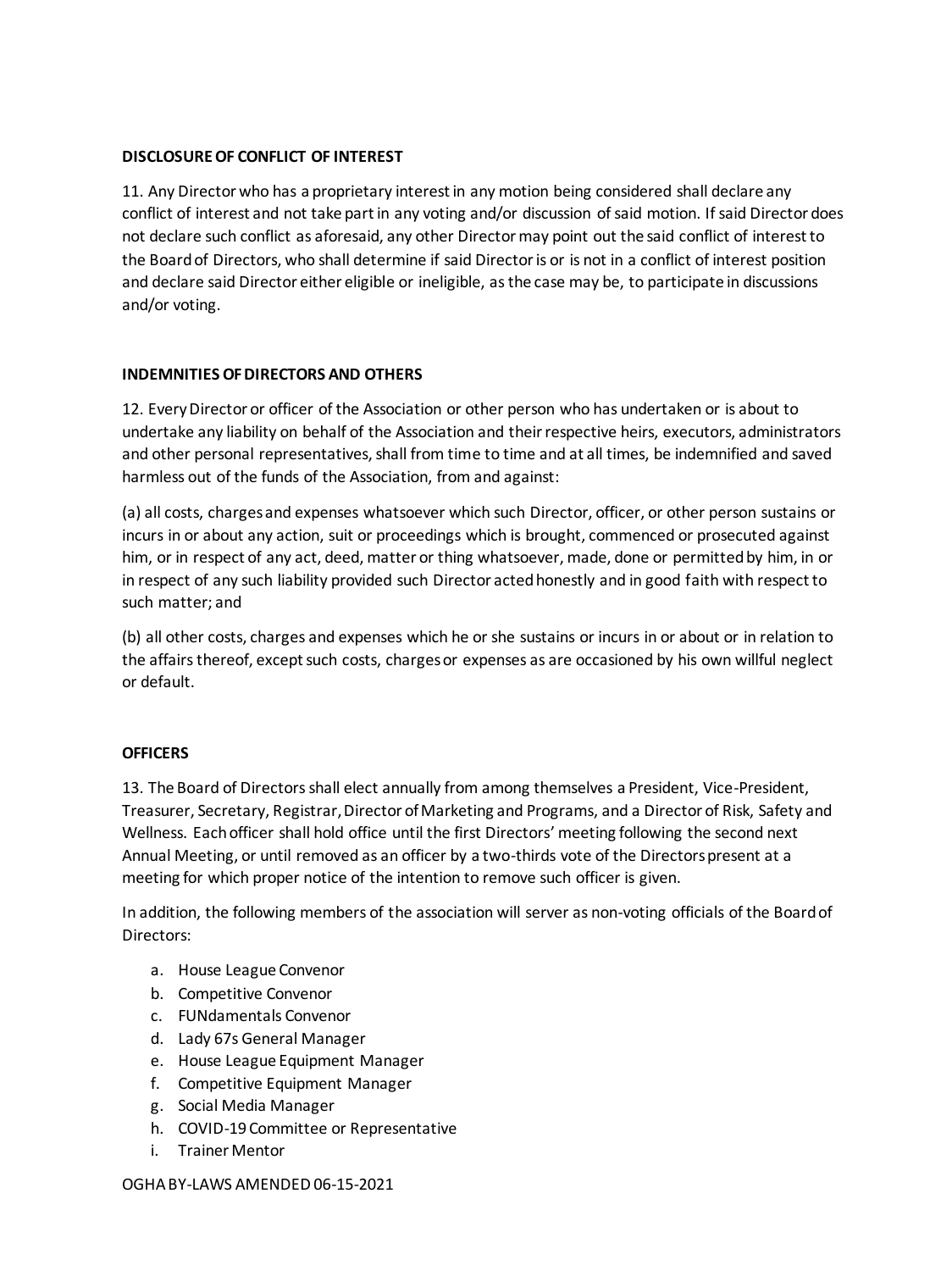j. Ice Scheduler

# **DUTIES OF OFFICERS**

## 14. **President.**

- Preside at all meetings of the Directors and the Members
- Shall be the chief executive officer and chief spokesmen of the Association and shall exercise general control of and supervision over its affairs.
- Sign as one of at least three signing officers for the association
- Represent OGHA at all Ontario Women's Hockey Association (OWHA) meetings or functions
- Build relationships with other girls and minor hockey associations.
- Help build policies and procedures

#### 15. **Vice-President.**

- In the absence of the President, the Vice-President may exercise the powers and perform the duties of the President
- Sign as one of at least three signing officers for the association
- Perform other duties prescribed by the Board of Directors

#### 16. **Treasurer.**

- Keep record of all moneys received and disbursed
- Prepare a monthly statement of financial status of the organization and present at Board meeting
- Prepare annual budget for the association
- Sign as one of at least three signing officers for the association
- Reconcile monthly bank statements
- Work with auditor to complete year-end financial statements
- Present financial statements at AGM

#### 17. **Secretary.**

- Monitor OGHA general mailbox
- Seasonal Administrative:
	- o Update and maintain Manager's Handbook, Coaching Handbook
- Board meetings: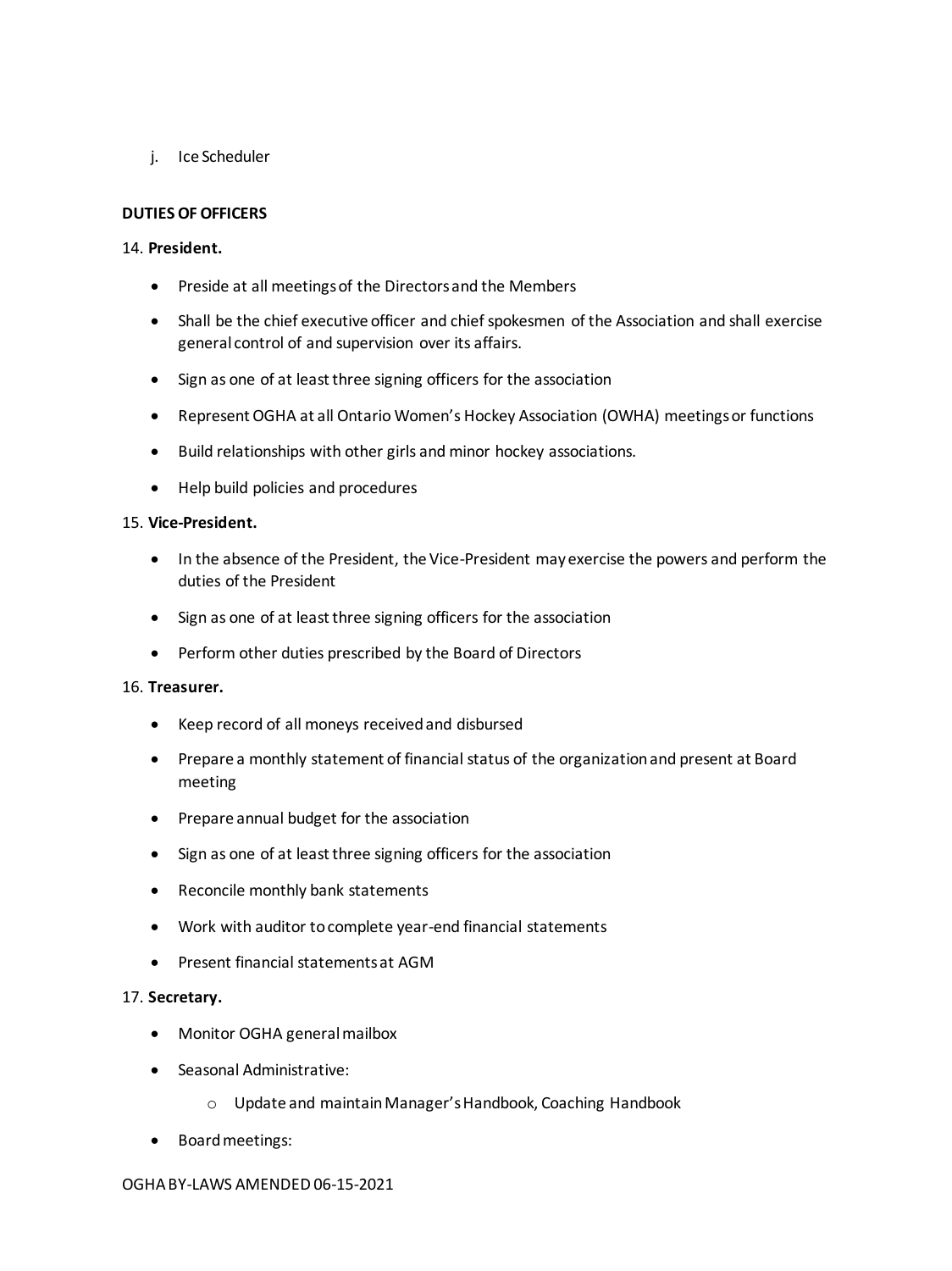- o Communicate agenda to board members
- o Record meeting minutes
- o Communicate board action items
- o File and keep track of all minutes for board meetings
- AGM:
	- o inform membership of location, date and time of AGM, record minutes at AGM
- Administer mid and year-end surveys to membership
- Organize association/teams photographer

#### 18. **Registrar.**

- RAMP administrator
	- o Maintain and record all player registrations & releases
	- o Ensure all teams are properly registered with ODWHA, MOGHL and OWHA
- Ensure all coaching and team staff have the requisite qualifications for each position pursuant to ODWHA, MOGHL and OWHA regulations
- Works closely with Ice Scheduler to prepare association ice schedules
- Manages ice contracts with City of Ottawa and private rinks
- Website and RAMP app maintenance

#### 19. **Director, Marketing and Programs.**

- Promotes association in the local and broader hockey and sport community with print, social media, etc.
- Manages jerseys, equipment and OGHA "swag" inventory
- Manages OGHA program development with on and off ice skill development initiatives (ie. goalie training, University of Ottawa, etc.)

#### 20. **Director, Risk, Safety and Wellness.**

- Manages electronic medical forms (TBD)
- Manages and submission of player/coach injury reports
- Manages communication related to trainers

#### OGHA BY-LAWS AMENDED 06-15-2021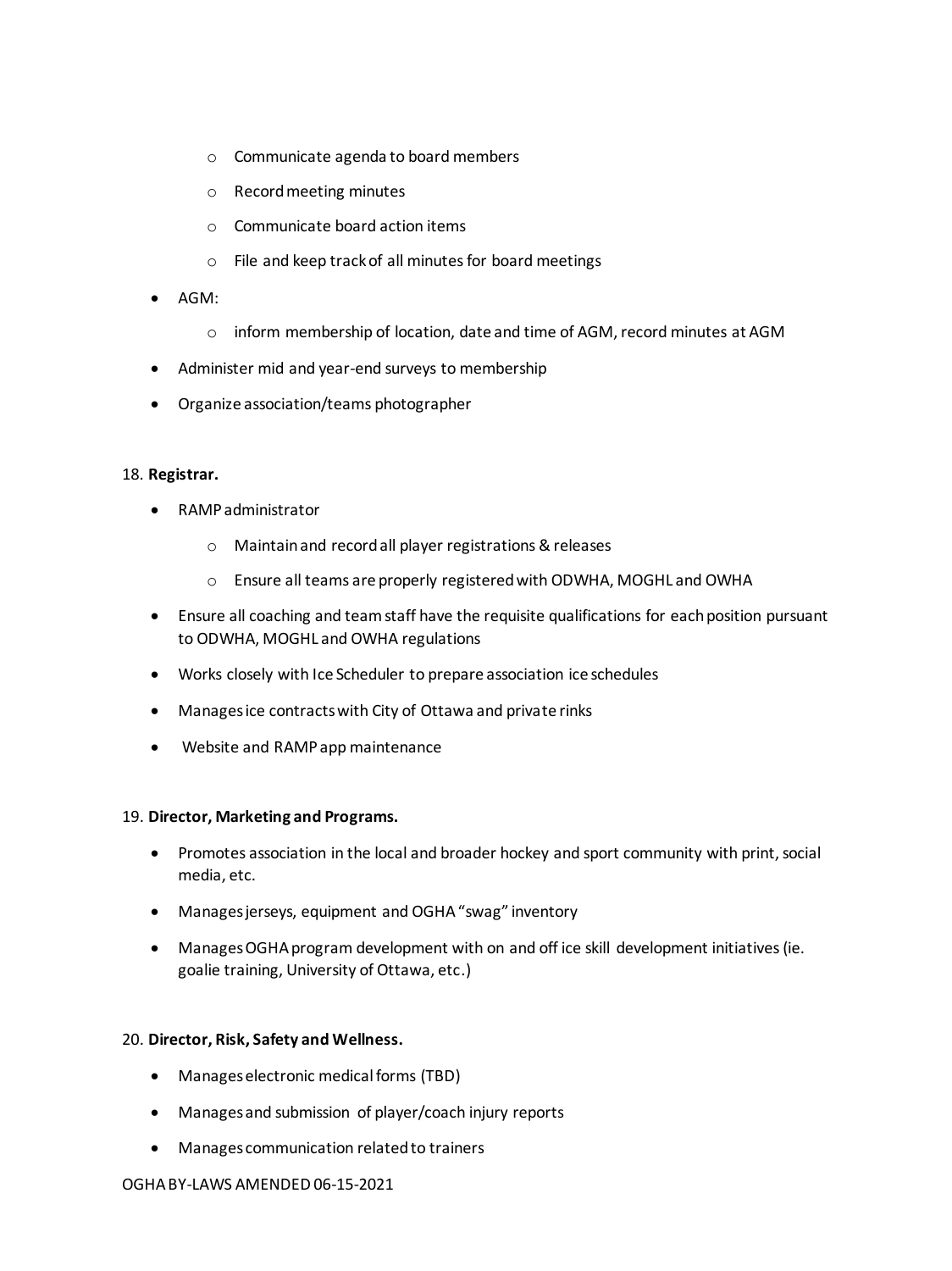- Communicates Rowan's Law protocols
- Manages Covid-19 Response Team, Trainer Mentor

# **OFFICIALS**

21. The Board of Directors shall accept nominations for officials of the Association and shall appoint such officials from those nominees or others who the Board of Directors may accept as having the necessary qualifications.

22. The senior officials, when required, shall attend and report to the Board of Directors and Members. The Board of Directors may determine by resolution from time to time to appoint other officials. Such appointed officials shall not be entitled to vote at Board meetings.

23. The Board of Directors may at any time by resolution remove any of the officials and appoint others in their place.

## **MEMBERSHIP**

24. Within the registration period and the rules as to eligibility determined from time to time by the Board of Directors, the OWHA, ODWHA, MOGHL and OFHA, the Board of Directors shall admit as players all eligible persons who have been invited to play hockey in the divisions offered by the Association.

25. Each player at the date of registration with the Association must be represented by herself, if over 18 years of age or by a parent or by the player's legal guardian if under 18 years of age. Such player, or parent, or the legal guardian of each player shall be accepted by the Board of Directors for membership in the Association. If there is any dispute as to membership, after reviewing the records of the Association, the individual who signed the player's registration, or in the case of two or more players per family, the individual who signed the older player's registration, shall be entitled to vote at any meeting of Members. Only one vote per family shall be allowed at a meeting of Members.

26. The membership shall also consist of the head coach of each Association team, each officer and official and such other persons as may be appointed or accepted for membership by the Board of Directors as long as each such individual is not the parent or legal guardian of a player.

27. If a Member has not paid the annual fees set by the Board of Directors and/or such levies set by the player's team, such Member may be found not to be a member in good standing by the Board of Directors and shall not be entitled to vote at a meeting of Members.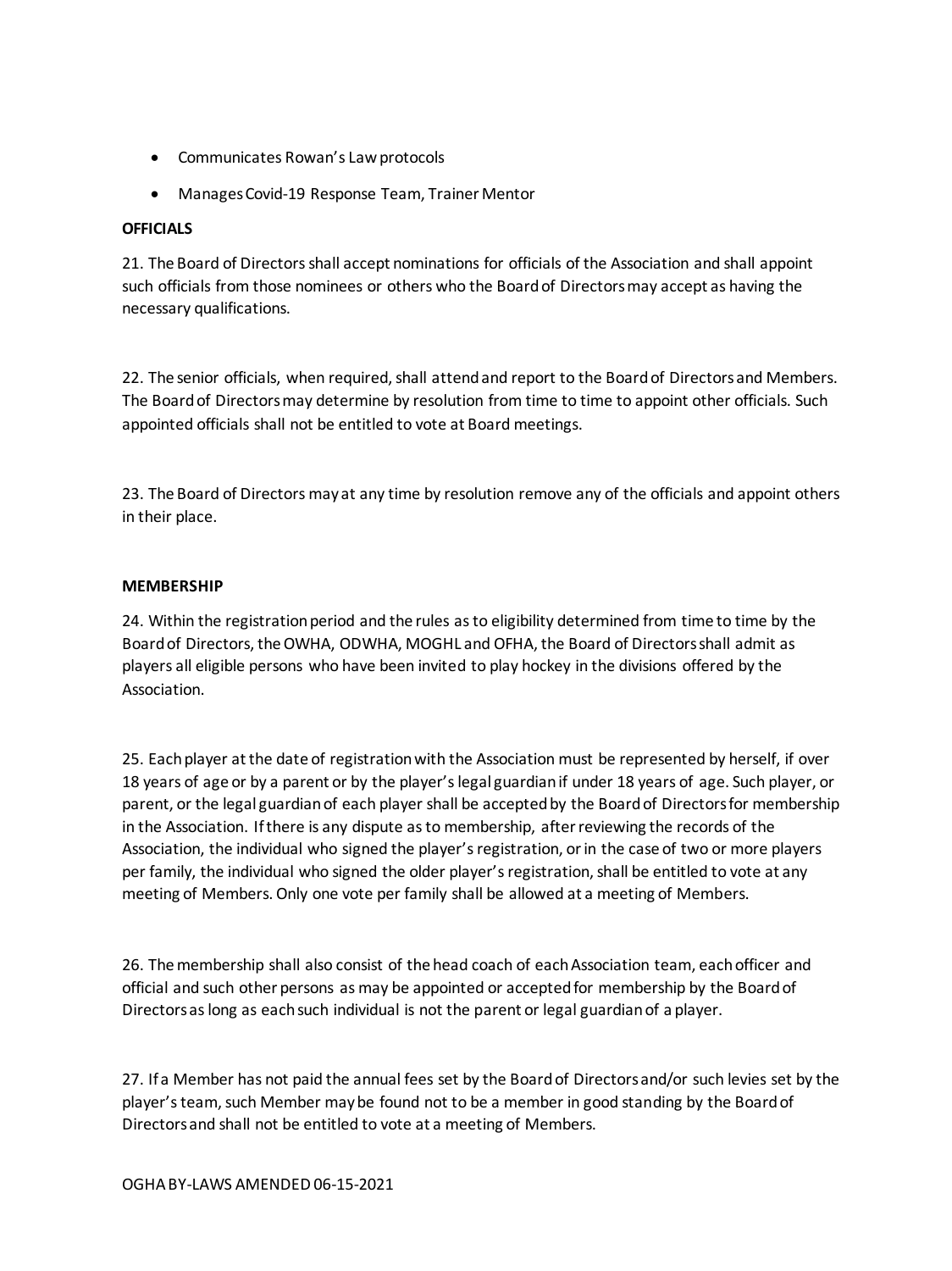28. A Member who becomes a Member by virtue of a transfer approved by the ODWHA or OWHA, as the case may be, shall cease to be a Member when the player plays his last game for an Association team.

29. A Member shall cease to be a member in good standing once a player receives her release. Members may also resign by written notice to the Association which shall be effective upon acceptance thereof by the Board of Directors, which acceptance shall not be unreasonably refused.

30. Any Member may be required to resign by a vote of two-thirds of the Members at an Annual or Special Meeting provided that any such Member shall be granted an opportunity to be heard at such meeting. There must be due notice as to the intent of such a meeting.

31. In case of resignation, a Member shall remain liable for payment of annual fees set by the Board of Directors and/or such levies set by the player's team which became payable by such Member during the current season.

## **ANNUAL AND OTHER MEETINGS OF MEMBERS**

32. The Annual Meeting shall be held at a place determined by the Board of Directors prior to November 30 of each year.

33. The Board of Directors shall appoint a Chair for the Annual Meeting at least two months prior to the date of the meeting. The Chair must be someone who will not allow his or her name to stand for election to any position on the Board of Directors at that Annual Meeting. The Chair shall not be required to be a Member of the Association.

34. Nominations for positions on the Board of Directors shall be accepted in any written or electronic format by the Chair of the Annual Meeting during a 30-day period, ending seven days before the date of the Annual Meeting. Nominations must be moved and seconded by members in good standing and the individual being nominated must indicate her consent to the nomination. Names of nominees and the individuals moving and seconding their nominations will be posted on the OGHA website within 72 hours of their receipt by the Chair.

35. If an insufficient number of nominations are received to fill all vacant positions on the Board of Directors by 11:59 p.m. on the day that is seven days in advance of the Annual Meeting, nominations will be accepted from the floor during the Annual Meeting.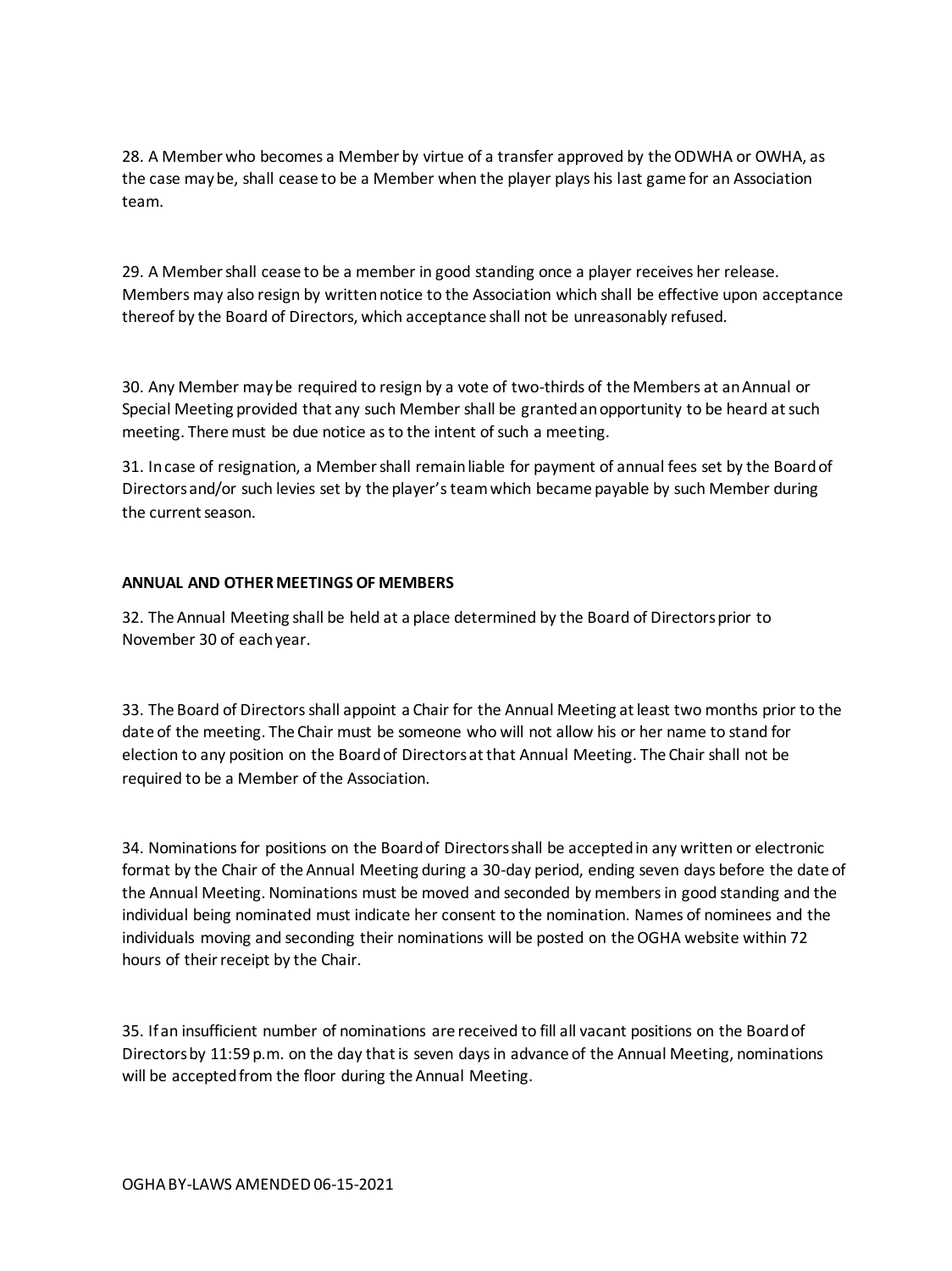36. At every Annual Meeting, in addition to any other business that may be transacted, the report of the Directors, the financial statements and the report of the reviewers shall be presented and a Board of Directors elected and reviewers appointed for the ensuing year. Financial statements will be made available to any Members through team managers or any Board Members at least seven days prior to the date of the meeting.

37. The Board of Directors, the President or the Vice-President shall have power to call a meeting of the Members at any time.

38. The Board of Directors shall call a Special Meeting of Members within six weeks of the receipt, by the Board, of a written request for such a Meeting signed by at least thirty voting Members of the Association. A written request shall specify the business to be transacted at this Meeting, and only the specified business shall be transacted at the Meeting.

39. The Board of Directors shall give notice of an Annual or Special Meeting at least 21 days prior to the date of the meeting and the notice of meeting shall include an agenda and outline of the business to take place at such meeting. The Notice of Meeting shall be mailed or transmitted electronically to the Members.

40. For the purpose of sending notice to any Member, Director or official for any meeting or otherwise, the address of such Member, Director or official shall be the last address recorded on the books of the Association.

41. A quorum for the transaction of business at any meeting of Members shall consist of 10 Members present in person or represented by proxy.

## **VOTING OF MEMBERS**

42. Each Member shall at all meetings of Members be entitled to one vote.

43. At all meetings of Members every question shall be decided by a majority of the votes cast by Members present in person or represented by proxy unless otherwise required by law. Every question shall be decided in the first instance by a show of hands unless a poll be demanded by any Member. Upon a show of hands, a declaration by the Chairman that a resolution has been carried or not carried and an entry to that effect in the minutes of the Association shall be proof of the fact without proof of the number or proportion of the votes accorded in favour of or against such resolution. In case of equality of votes at any general Meeting, whether upon a show of hands or at a poll, the matter shall be deemed to be defeated.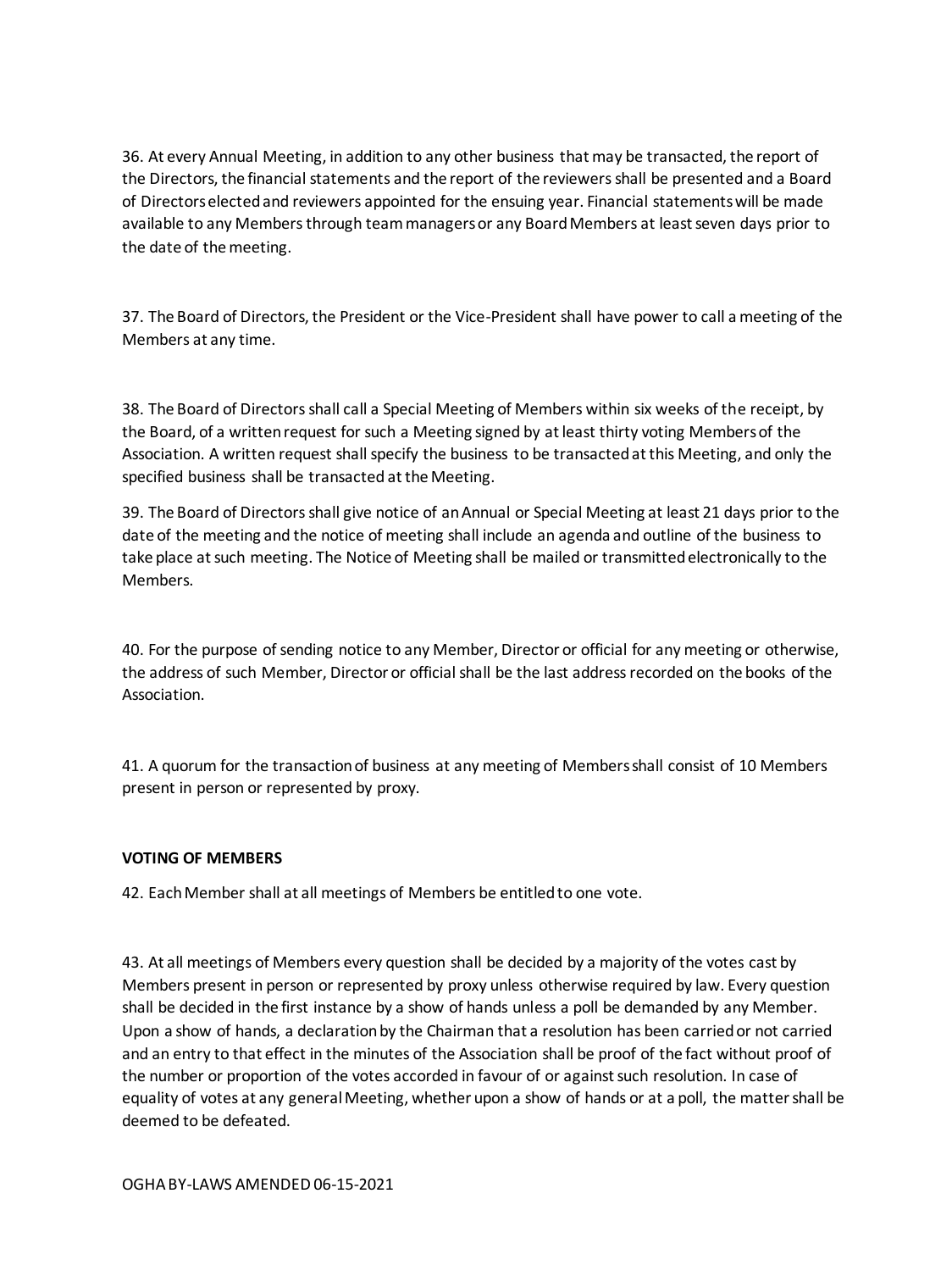44. However, in the event that a Member chooses to appoint a person by means of a proxy to attend and act at the meeting as his or her nominee, a proxy may be completed and submitted at the meeting. No one member may hold more than five (5) proxies.

#### **ADJOURNMENTS**

45. Any meeting of the Directors or of the Members may be adjourned to any time and from time to time and such business may be transacted at such adjourned meeting as might have been transacted at the original meeting from which such adjournment took place. No notice shall be required of any such adjournment. Such adjournment may be made notwithstanding that no quorum is present.

#### **ERRORS IN NOTICE**

46. No error or omission in giving notice for a meeting of Directors or Members shall invalidate such meeting or invalidate or make void any proceedings taken or had at such meeting. Any Director may at any time waive notice of any such meeting and may ratify and approve of any or all proceedings taken or had there at.

#### **BOOKS AND RECORDS**

47. The Board of Directors shall at all times ensure that all necessary books and records of the Association required by the by-laws of the Association or by any applicable statute or law are regularly and properly kept and that all filings are made in a timely fashion.

#### **EXECUTION OF DOCUMENTS**

48. Deeds, transfers, licenses, contracts and agreements on behalf of the Association shall be signed by any two Directors.

#### **FINANCIAL YEAR**

49. Unless otherwise determined by the Board of Directors, the financial year of the Association shall terminate on the 30th day of April in each year.

#### **REVIEWERS**

50. The Members shall at each Annual Meeting appoint a reviewer to review the accounts of the Association for report to the Members at the next Annual Meeting. The reviewer shall hold office until